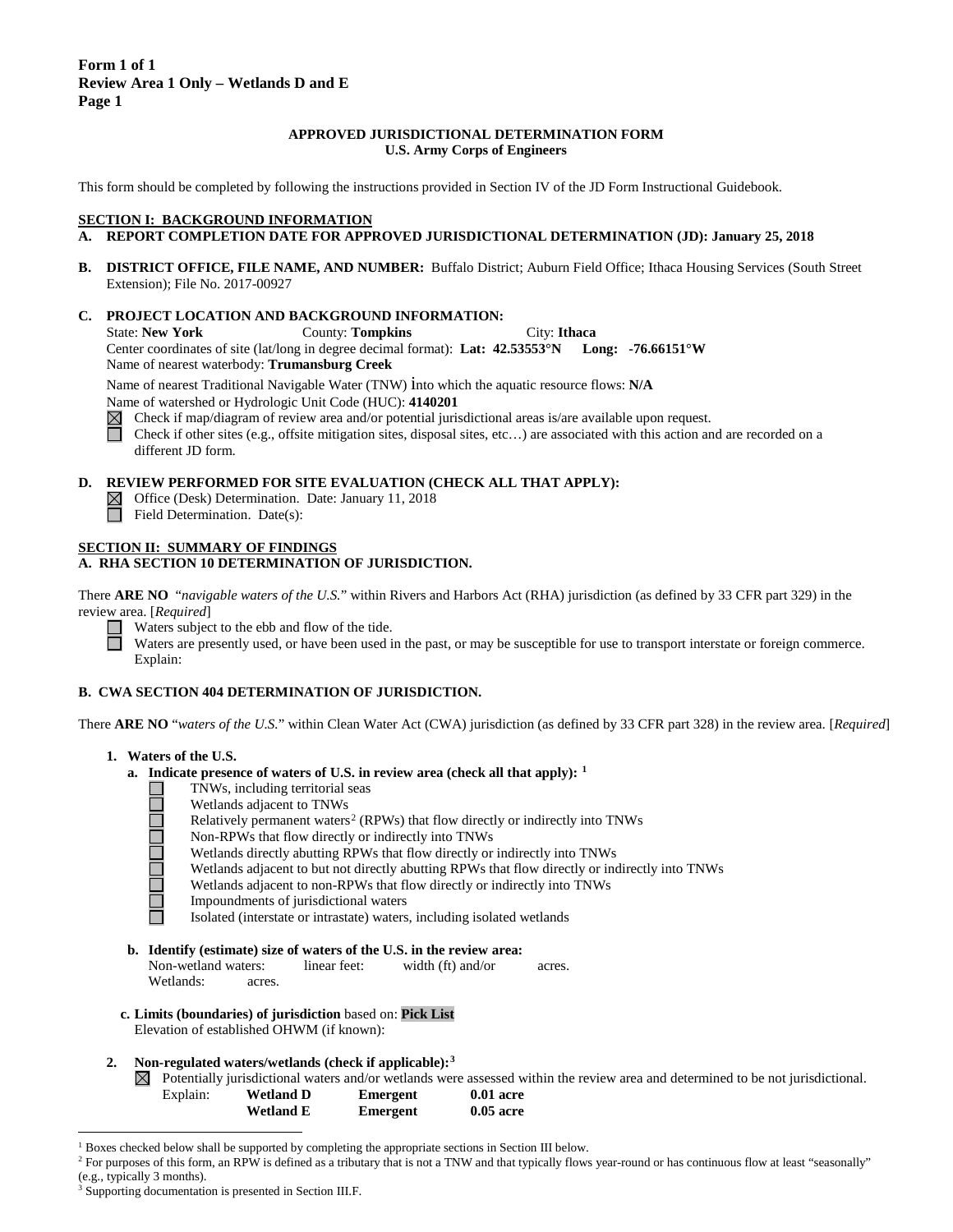Emergent Wetlands D and E are outside Department of the Army jurisdiction as they not meet the criteria for a jurisdictional water of the United States according to 33 CFR Part 328.3(a)(1-7) as follows:

- 1. does not/has not supported interstate or foreign commerce;
- 2. is not an interstate water/wetland;
- 3. the degradation or destruction of which would not affect interstate or foreign commerce and does not include such waters:
	- (i) which are or could be used by interstate or foreign travelers for recreational or other purposes; or
	- (ii) from which fish or shellfish are or could be taken and sold in interstate or foreign commerce; or
	- (iii) which are used or could be used for industrial purpose by industries in interstate commerce
- 4. is not an impoundment of water otherwise defined as WOUS under the definition;
- 5. is not a tributary of waters identified in paragraphs (a)(1)-(4) of this section;
- 6. is not a territorial sea;
- 7. is not wetland adjacent to waters (other than waters that are themselves wetlands) identified in paragraphs (a)(1)-(6) of this section;

In addition these wetlands are both depressional, emergent wetlands within a former agricultural field within an area having a hydric soil rating of 10. Wetland D is approximately 500 feet from the nearest conveyance and Wetland E is approximately 250 feet from the same conveyance, which is an unnamed tributary to Trumansburg Creek, which carries flow from Wetland F. (Note that Wetland F is not within the Approved JD Review Area 1 boundary, and along with Wetlands A, B, and C, is under review as a Preliminary JD). Further, due to topography and distance to the nearest tributary, the presence of a shallow subsurface flow connection is very unlikely.

# **SECTION III: CWA ANALYSIS**

#### **A. TNWs AND WETLANDS ADJACENT TO TNWs**

**The agencies will assert jurisdiction over TNWs and wetlands adjacent to TNWs. If the aquatic resource is a TNW, complete Section III.A.1 and Section III.D.1. only; if the aquatic resource is a wetland adjacent to a TNW, complete Sections III.A.1 and 2 and Section III.D.1.; otherwise, see Section III.B below**.

- **1. TNW**  Identify TNW: Summarize rationale supporting determination:
	-
- **2. Wetland adjacent to TNW**

Summarize rationale supporting conclusion that wetland is "adjacent":

#### **B. CHARACTERISTICS OF TRIBUTARY (THAT IS NOT A TNW) AND ITS ADJACENT WETLANDS (IF ANY):**

**This section summarizes information regarding characteristics of the tributary and its adjacent wetlands, if any, and it helps determine whether or not the standards for jurisdiction established under Rapanos have been met.** 

**The agencies will assert jurisdiction over non-navigable tributaries of TNWs where the tributaries are "relatively permanent waters" (RPWs), i.e. tributaries that typically flow year-round or have continuous flow at least seasonally (e.g., typically 3 months). A wetland that directly abuts an RPW is also jurisdictional. If the aquatic resource is not a TNW, but has year-round (perennial) flow, skip to Section III.D.2. If the aquatic resource is a wetland directly abutting a tributary with perennial flow, skip to Section III.D.4.**

**A wetland that is adjacent to but that does not directly abut an RPW requires a significant nexus evaluation. Corps districts and EPA regions will include in the record any available information that documents the existence of a significant nexus between a relatively permanent tributary that is not perennial (and its adjacent wetlands if any) and a traditional navigable water, even though a significant nexus finding is not required as a matter of law.**

**If the waterbody[4](#page-1-0) is not an RPW, or a wetland directly abutting an RPW, a JD will require additional data to determine if the waterbody has a significant nexus with a TNW. If the tributary has adjacent wetlands, the significant nexus evaluation must consider the tributary in combination with all of its adjacent wetlands. This significant nexus evaluation that combines, for analytical purposes, the tributary and all of its adjacent wetlands is used whether the review area identified in the JD request is the tributary, or its adjacent wetlands, or both. If the JD covers a tributary with adjacent wetlands, complete Section III.B.1 for the tributary, Section III.B.2 for any onsite wetlands, and Section III.B.3 for all wetlands adjacent to that tributary, both onsite and offsite. The determination whether a significant nexus exists is determined in Section III.C below.**

<span id="page-1-0"></span> <sup>4</sup> Note that the Instructional Guidebook contains additional information regarding swales, ditches, washes, and erosional features generally and in the arid West.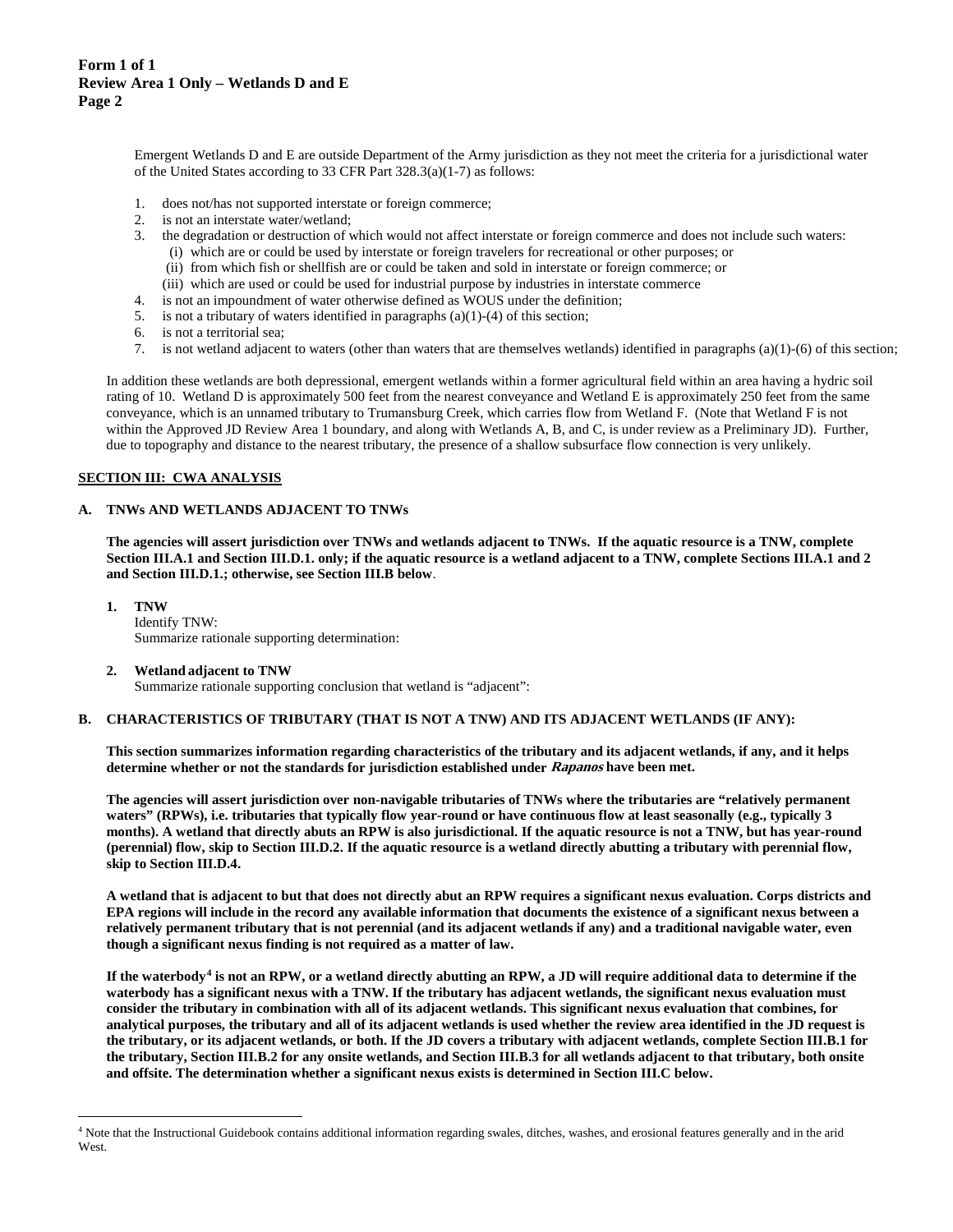**1. Characteristics of non-TNWs that flow directly or indirectly into TNW**

| (i) |     | <b>General Area Conditions:</b>                                                                              |
|-----|-----|--------------------------------------------------------------------------------------------------------------|
|     |     | Watershed size:<br>Pick List                                                                                 |
|     |     | <b>Pick List</b><br>Drainage area:                                                                           |
|     |     | Average annual rainfall:<br>inches                                                                           |
|     |     | (ii) Physical Characteristics:                                                                               |
|     |     | (a) Relationship with TNW:                                                                                   |
|     |     | Tributary flows directly into TNW.                                                                           |
|     |     | $\Box$ Tributary flows through Pick List tributaries before entering TNW                                     |
|     |     | Project waters are Pick List river miles from TNW                                                            |
|     |     | Project waters are Pick List river miles from RPW                                                            |
|     |     | Project waters are Pick List aerial (straight) miles from TNW                                                |
|     |     | Project waters are Pick List aerial (straight) miles from RPW                                                |
|     |     | Project waters cross or serve as state boundaries. Explain:                                                  |
|     |     | Identify flow route to TNW <sup>5</sup> :                                                                    |
|     |     | Tributary stream order, if known:                                                                            |
|     |     |                                                                                                              |
|     | (b) | General Tributary Characteristics (check all that apply):                                                    |
|     |     | Tributary is:<br>Natural                                                                                     |
|     |     | Artificial (man-made). Explain:                                                                              |
|     |     | Manipulated (man-altered). Explain:                                                                          |
|     |     | Tributary properties with respect to top of bank (estimate):                                                 |
|     |     | Average width:<br>feet                                                                                       |
|     |     | Average depth:<br>feet                                                                                       |
|     |     | Average side slopes: Pick List                                                                               |
|     |     | Primary tributary substrate composition (check all that apply):                                              |
|     |     | $\Box$ Silts<br>Sands<br>Concrete                                                                            |
|     |     | Muck<br>Cobbles<br>Gravel                                                                                    |
|     |     | Vegetation. Type/% cover:<br>$\sqcap$ Bedrock                                                                |
|     |     | Other. Explain:                                                                                              |
|     |     | Tributary condition/stability [e.g., highly eroding, sloughing banks]. Explain:                              |
|     |     | Presence of run/riffle/pool complexes. Explain:                                                              |
|     |     | Tributary geometry: Pick List                                                                                |
|     |     | Tributary gradient (approximate average slope):<br>$\%$                                                      |
|     |     |                                                                                                              |
|     |     | $(c)$ Flow:                                                                                                  |
|     |     | Tributary provides for: Pick List                                                                            |
|     |     | Estimate average number of flow events in review area/year: Pick List                                        |
|     |     | Describe flow regime:                                                                                        |
|     |     | Other information on duration and volume:                                                                    |
|     |     | Surface flow is: Pick List. Characteristics:                                                                 |
|     |     | Subsurface flow: Pick List. Explain findings:                                                                |
|     |     | $\Box$ Dye (or other) test performed:                                                                        |
|     |     | Tributary has (check all that apply):                                                                        |
|     |     | Bed and banks                                                                                                |
|     |     | OHWM <sup>6</sup> (check all indicators that apply):                                                         |
|     |     | clear, natural line impressed on the bank<br>the presence of litter and debris                               |
|     |     | changes in the character of soil<br>destruction of terrestrial vegetation                                    |
|     |     | shelving<br>the presence of wrack line                                                                       |
|     |     | vegetation matted down, bent, or absent<br>sediment sorting<br>leaf litter disturbed or washed away<br>scour |
|     |     | sediment deposition<br>multiple observed or predicted flow events                                            |
|     |     | water staining<br>abrupt change in plant community                                                           |
|     |     | other (list):                                                                                                |
|     |     | Discontinuous OHWM. <sup>7</sup> Explain:                                                                    |
|     |     |                                                                                                              |

<span id="page-2-2"></span><span id="page-2-1"></span><span id="page-2-0"></span> <sup>5</sup> Flow route can be described by identifying, e.g., tributary a, which flows through the review area, to flow into tributary b, which then flows into TNW. 6 A natural or man-made discontinuity in the OHWM does not necessarily sever jurisdiction (e.g., where the stream temporarily flows underground, or where the OHWM has been removed by development or agricultural practices). Where there is a break in the OHWM that is unrelated to the waterbody's flow regime (e.g., flow over a rock outcrop or through a culvert), the agencies will look for indicators of flow above and below the break. 7 Ibid.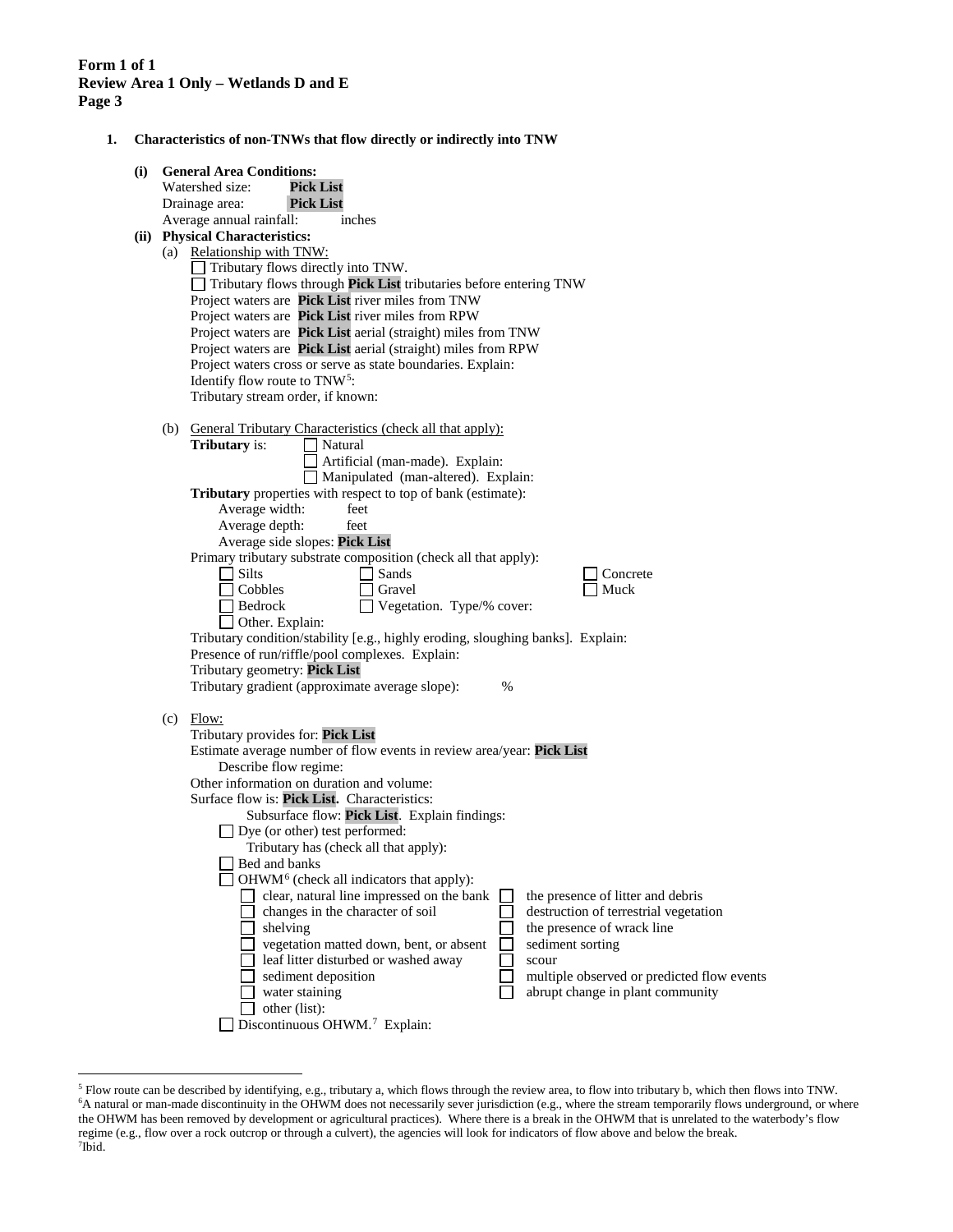If factors other than the OHWM were used to determine lateral extent of CWA jurisdiction (check all that apply):

- $\Box$  High Tide Line indicated by:  $\Box$  Mean High Water Mark indicated by:
	-
	-
	- $\Box$  oil or scum line along shore objects  $\Box$  survey to available datum;<br> $\Box$  fine shell or debris deposits (foreshore)  $\Box$  physical markings;
	- $\Box$  fine shell or debris deposits (foreshore)  $\Box$  physical markings;<br> $\Box$  physical markings/characteristics  $\Box$  vegetation lines/characteristics
	- $\Box$  tidal gauges
	- $\Box$  other (list):
- $\square$  vegetation lines/changes in vegetation types.

**(iii) Chemical Characteristics:** Characterize tributary (e.g., water color is clear, discolored, oily film; water quality; general watershed characteristics, etc.).

Explain: Identify specific pollutants, if known:

## **(iv) Biological Characteristics. Channel supports (check all that apply):**

- Riparian corridor. Characteristics (type, average width):
- Wetland fringe. Characteristics:
- $\Box$  Habitat for:

Federally Listed species. Explain findings:

- Fish/spawn areas. Explain findings:
- Other environmentally-sensitive species. Explain findings:
- Aquatic/wildlife diversity. Explain findings:

### **2. Characteristics of wetlands adjacent to non-TNW that flow directly or indirectly into TNW**

#### **(i) Physical Characteristics:**

- (a) General Wetland Characteristics: Properties: Wetland size: acres Wetland type. Explain: Wetland quality. Explain: Project wetlands cross or serve as state boundaries. Explain:
- (b) General Flow Relationship with Non-TNW: Flow is: **Pick List**. Explain: Surface flow is**: Pick List**  Characteristics: Subsurface flow: **Pick List**. Explain findings: Dye (or other) test performed:
- (c) Wetland Adjacency Determination with Non-TNW:
	- □ Directly abutting
	- $\Box$  Not directly abutting
		- Discrete wetland hydrologic connection. Explain:
		- Ecological connection. Explain:
		- $\Box$  Separated by berm/barrier. Explain:

### (d) Proximity (Relationship) to TNW

Project wetlands are **Pick List** river miles from TNW. Project waters are **Pick List** aerial (straight) miles from TNW. Flow is from: **Pick List.** Estimate approximate location of wetland as within the **Pick List** floodplain.

#### **(ii) Chemical Characteristics:**

Characterize wetland system (e.g., water color is clear, brown, oil film on surface; water quality; general watershed characteristics; etc.). Explain: Identify specific pollutants, if known:

### **(iii) Biological Characteristics. Wetland supports (check all that apply):**

- $\Box$  Riparian buffer. Characteristics (type, average width):
	- Vegetation type/percent cover. Explain:
- $\Box$  Habitat for:
	- Federally Listed species. Explain findings:
	- Fish/spawn areas. Explain findings:
	- Other environmentally-sensitive species. Explain findings: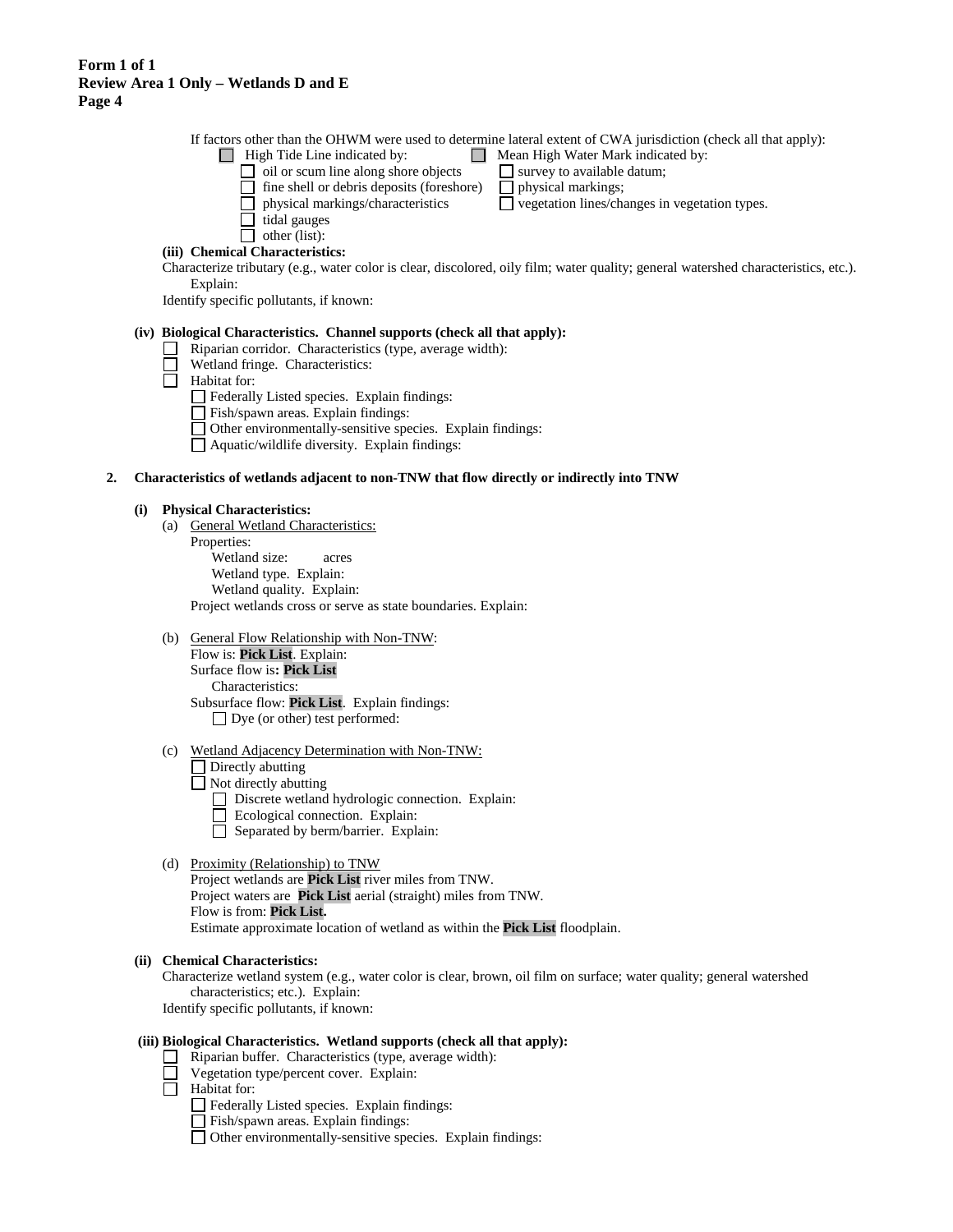$\Box$  Aquatic/wildlife diversity. Explain findings:

#### **3. Characteristics of all wetlands adjacent to the tributary (if any)**

All wetland(s) being considered in the cumulative analysis: **Pick List** Approximately () acres in total are being considered in the cumulative analysis. For each wetland, specify the following: Directly abuts? (Y/N) Size (in acres) Directly abuts? (Y/N) Size (in acres) Summarize overall biological, chemical and physical functions being performed:

## **C. SIGNIFICANT NEXUS DETERMINATION**

**A significant nexus analysis will assess the flow characteristics and functions of the tributary itself and the functions performed by any wetlands adjacent to the tributary to determine if they significantly affect the chemical, physical, and biological integrity of a TNW. For each of the following situations, a significant nexus exists if the tributary, in combination with all of its adjacent wetlands, has more than a speculative or insubstantial effect on the chemical, physical and/or biological integrity of a TNW. Considerations when evaluating significant nexus include, but are not limited to the volume, duration, and frequency of the flow of water in the tributary and its proximity to a TNW, and the functions performed by the tributary and all its adjacent wetlands. It is not appropriate to determine significant nexus based solely on any specific threshold of distance (e.g. between a tributary and its adjacent wetland or between a tributary and the TNW). Similarly, the fact an adjacent wetland lies within or outside of a floodplain is not solely determinative of significant nexus.** 

#### **Draw connections between the features documented and the effects on the TNW, as identified in the** *Rapanos* **Guidance and discussed in the Instructional Guidebook. Factors to consider include, for example:**

- Does the tributary, in combination with its adjacent wetlands (if any), have the capacity to carry pollutants or flood waters to TNWs, or to reduce the amount of pollutants or flood waters reaching a TNW?
- Does the tributary, in combination with its adjacent wetlands (if any), provide habitat and lifecycle support functions for fish and other species, such as feeding, nesting, spawning, or rearing young for species that are present in the TNW?
- Does the tributary, in combination with its adjacent wetlands (if any), have the capacity to transfer nutrients and organic carbon that support downstream foodwebs?
- Does the tributary, in combination with its adjacent wetlands (if any), have other relationships to the physical, chemical, or biological integrity of the TNW?

#### **Note: the above list of considerations is not inclusive and other functions observed or known to occur should be documented below:**

- **1. Significant nexus findings for non-RPW that has no adjacent wetlands and flows directly or indirectly into TNWs.** Explain findings of presence or absence of significant nexus below, based on the tributary itself, then go to Section III.D: .
- **2. Significant nexus findings for non-RPW and its adjacent wetlands, where the non-RPW flows directly or indirectly into TNWs.** Explain findings of presence or absence of significant nexus below, based on the tributary in combination with all of its adjacent wetlands, then go to Section III.D: .
- **3. Significant nexus findings for wetlands adjacent to an RPW but that do not directly abut the RPW.** Explain findings of presence or absence of significant nexus below, based on the tributary in combination with all of its adjacent wetlands, then go to Section III.D:

#### **D. DETERMINATIONS OF JURISDICTIONAL FINDINGS. THE SUBJECT WATERS/WETLANDS ARE (CHECK ALL THAT APPLY):**

**1. TNWs and Adjacent Wetlands.** Check all that apply and provide size estimates in review area: TNWs: linear feet width (ft), Or, acres. □ Wetlands adjacent to TNWs: acres.

### **2. RPWs that flow directly or indirectly into TNWs.**

- Tributaries of TNWs where tributaries typically flow year-round are jurisdictional. Provide data and rationale indicating that tributary is perennial: .
- Tributaries of TNW where tributaries have continuous flow "seasonally" (e.g., typically three months each year) are jurisdictional. Data supporting this conclusion is provided at Section III.B. Provide rationale indicating that tributary flows seasonally:

Provide estimates for jurisdictional waters in the review area (check all that apply):

Tributary waters: linear feet width (ft).<br>
Other non-wetland waters: acres.

Other non-wetland waters: acres.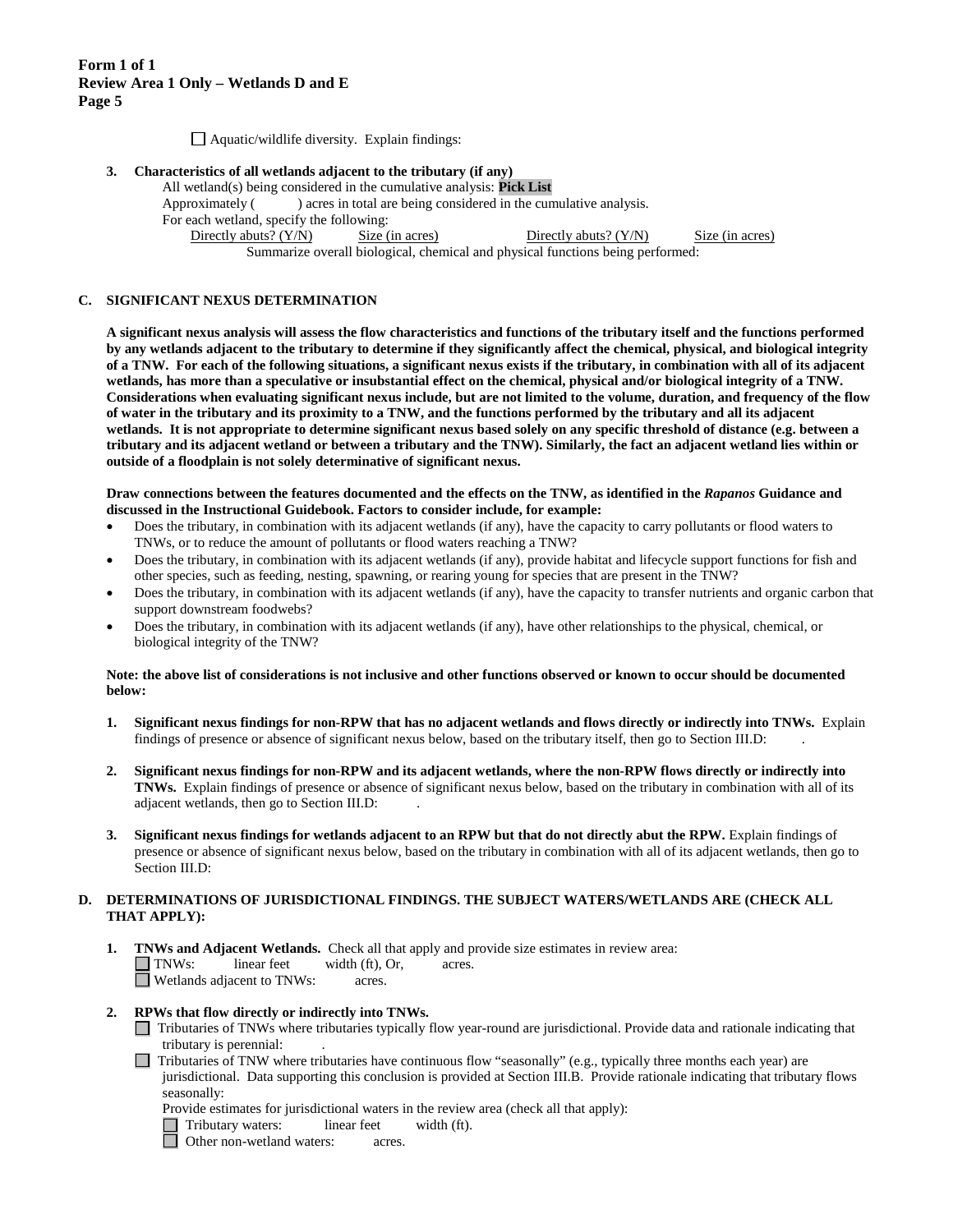Identify type(s) of waters:

- **3. Non-RPWs[8](#page-5-0) that flow directly or indirectly into TNWs.**
	- Waterbody that is not a TNW or an RPW, but flows directly or indirectly into a TNW, and it has a significant nexus with a TNW is jurisdictional. Data supporting this conclusion is provided at Section III.C.

Provide estimates for jurisdictional waters within the review area (check all that apply):

- Tributary waters: linear feet width (ft).<br>
Other non-wetland waters: acres.
	- Other non-wetland waters: acres.
		- Identify type(s) of waters:

### **4. Wetlands directly abutting an RPW that flow directly or indirectly into TNWs.**

Wetlands directly abut RPW and thus are jurisdictional as adjacent wetlands.

- Wetlands directly abutting an RPW where tributaries typically flow year-round. Provide data and rationale indicating that tributary is perennial in Section III.D.2, above. Provide rationale indicating that wetland is directly abutting an RPW:
- Wetlands directly abutting an RPW where tributaries typically flow "seasonally." Provide data indicating that tributary is seasonal in Section III.B and rationale in Section III.D.2, above. Provide rationale indicating that wetland is directly abutting an RPW:

Provide acreage estimates for jurisdictional wetlands in the review area: acres.

- **5. Wetlands adjacent to but not directly abutting an RPW that flow directly or indirectly into TNWs.**
	- $\Box$  Wetlands that do not directly abut an RPW, but when considered in combination with the tributary to which they are adjacent and with similarly situated adjacent wetlands, have a significant nexus with a TNW are jurisidictional. Data supporting this conclusion is provided at Section III.C.

Provide acreage estimates for jurisdictional wetlands in the review area: acres.

#### **6. Wetlands adjacent to non-RPWs that flow directly or indirectly into TNWs.**

Wetlands adjacent to such waters, and have when considered in combination with the tributary to which they are adjacent and  $\Box$ with similarly situated adjacent wetlands, have a significant nexus with a TNW are jurisdictional. Data supporting this conclusion is provided at Section III.C.

Provide estimates for jurisdictional wetlands in the review area: acres.

#### **7. Impoundments of jurisdictional waters. [9](#page-5-1)**

- As a general rule, the impoundment of a jurisdictional tributary remains jurisdictional.
- Demonstrate that impoundment was created from "waters of the U.S.," or
- Demonstrate that water meets the criteria for one of the categories presented above (1-6), or
- Ħ Demonstrate that water is isolated with a nexus to commerce (see E below).

### **E. ISOLATED [INTERSTATE OR INTRA-STATE] WATERS, INCLUDING ISOLATED WETLANDS, THE USE, DEGRADATION OR DESTRUCTION OF WHICH COULD AFFECT INTERSTATE COMMERCE, INCLUDING ANY SUCH WATERS (CHECK ALL THAT APPLY):[10](#page-5-2)**

- which are or could be used by interstate or foreign travelers for recreational or other purposes.
	- from which fish or shellfish are or could be taken and sold in interstate or foreign commerce.
	- which are or could be used for industrial purposes by industries in interstate commerce.
	- Interstate isolated waters.Explain:
- **Other factors. Explain:**

### **Identify water body and summarize rationale supporting determination:** .

- Provide estimates for jurisdictional waters in the review area (check all that apply):
- Tributary waters: linear feet width (ft).
- Other non-wetland waters: acres.

**Netlands:** acres.

Identify type(s) of waters:

 <sup>8</sup>

<span id="page-5-1"></span><span id="page-5-0"></span><sup>&</sup>lt;sup>8</sup>See Footnote # 3.<br><sup>9</sup> To complete the analysis refer to the key in Section III.D.6 of the Instructional Guidebook.

<span id="page-5-2"></span>**<sup>10</sup> Prior to asserting or declining CWA jurisdiction based solely on this category, Corps Districts will elevate the action to Corps and EPA HQ for review consistent with the process described in the Corps/EPA** *Memorandum Regarding CWA Act Jurisdiction Following Rapanos.*